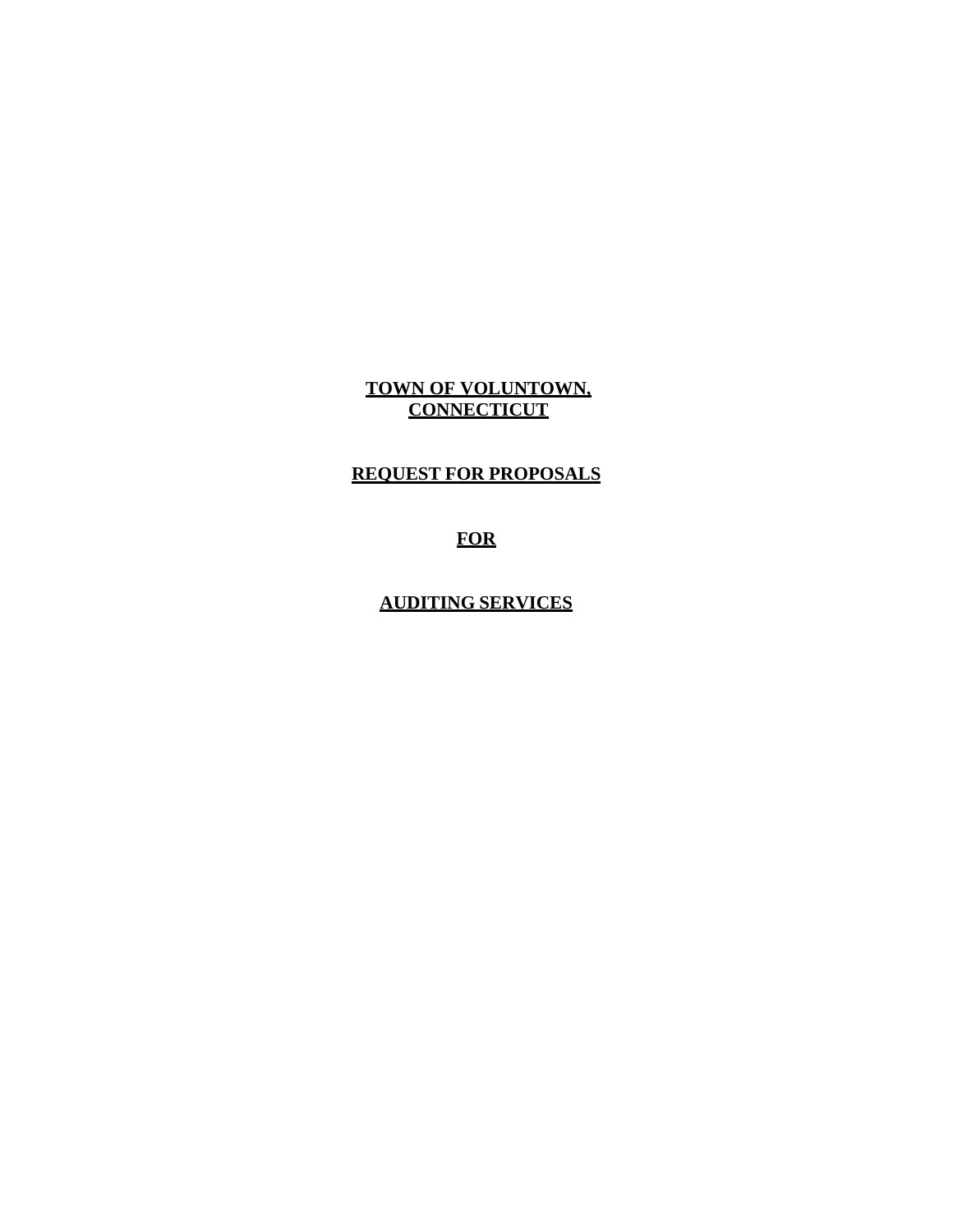# **TABLE OF CONTENTS**

# **I. INTRODUCTION**

- A. General Information
- B. Term of Engagement

#### **II. DESCRIPTION OF THE GOVERNMENT**

- A. General
- B. Background Information
- C. Fund Structure
- D. Budgetary Basis of Accounting

### **III. ASSISTANCE TO BE PROVIDED TO THE AUDITOR AND REPORT PREPARATION**

- A. Statements and Schedules and Other Pertinent Information to be Prepared by the Town of VOLUNTOWN
- B. General

### **IV. NATURE OF SERVICES REQUIRED**

- A. General
- B. Qualifying Requirements
- C. Scope of Work to be Performed
- D. Auditing Standards to be Followed
- E. Reports to be Issued
- F. Working Paper Retention and Access to Working Papers
- G. Other Audit Services
- H. Implied Requirements

# **V. TIME REQUIREMENTS**

- A. Proposal Calendar
- B. Schedule for Annual Audit
- C. Report Submissions

#### **VI. PROPOSAL REQUIREMENTS**

- A. General Requirements
	- 1. Inquiries
	- 2. Submission of Proposals
- B. Technical Proposal
	- 1. General Requirements
	- 2. Independence
	- 3. License to Practice in Connecticut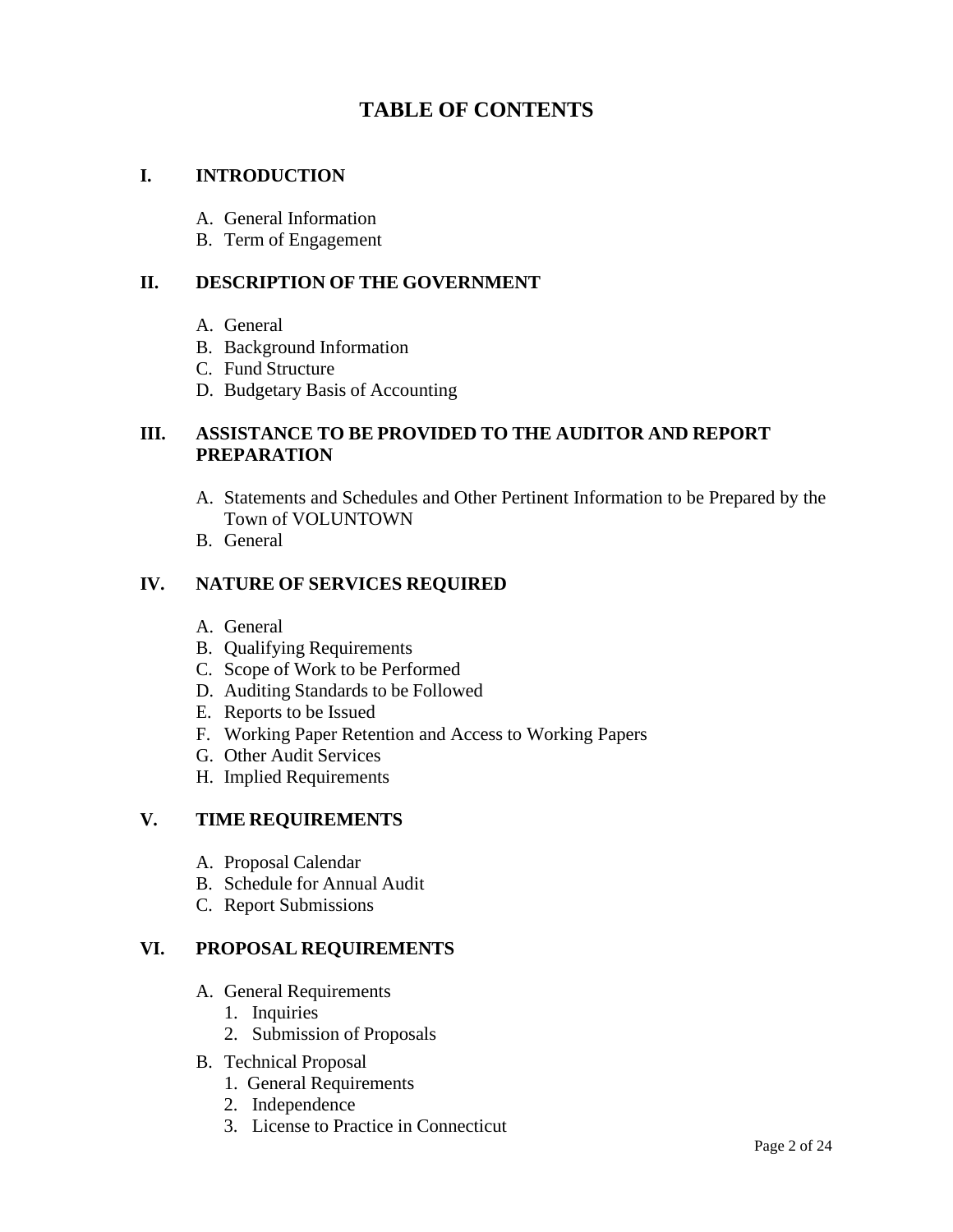- 4. Firm Qualifications and Experiences
- 5. Partner, Supervisory and Staff Qualifications and Experience
- 6. Similar Engagements with Other Government Entities
- 7. Audit Approach
- 8. Identification of Anticipated Potential Audit Problems
- C. Dollar Cost Bid
	- 1. Total All-Inclusive Maximum Price
	- 2. Fixed Fees by Category
	- 3. Rates for Additional Professional Services
	- 4. Manner of Payment

### **VII. EVALUATION PROCEDURES**

- A. Evaluation Criteria
	- 1. Mandatory Elements
	- 2. Technical Qualifications
	- 3. Price
- B. Final Selection
- C. Right to Reject Proposals

### **APPENDICES**

- A. Proposer Guarantees and Proposer Warranties
- B. Insurance
- C. Fixed Fees
- D. Sample Audit Services Proposal Letter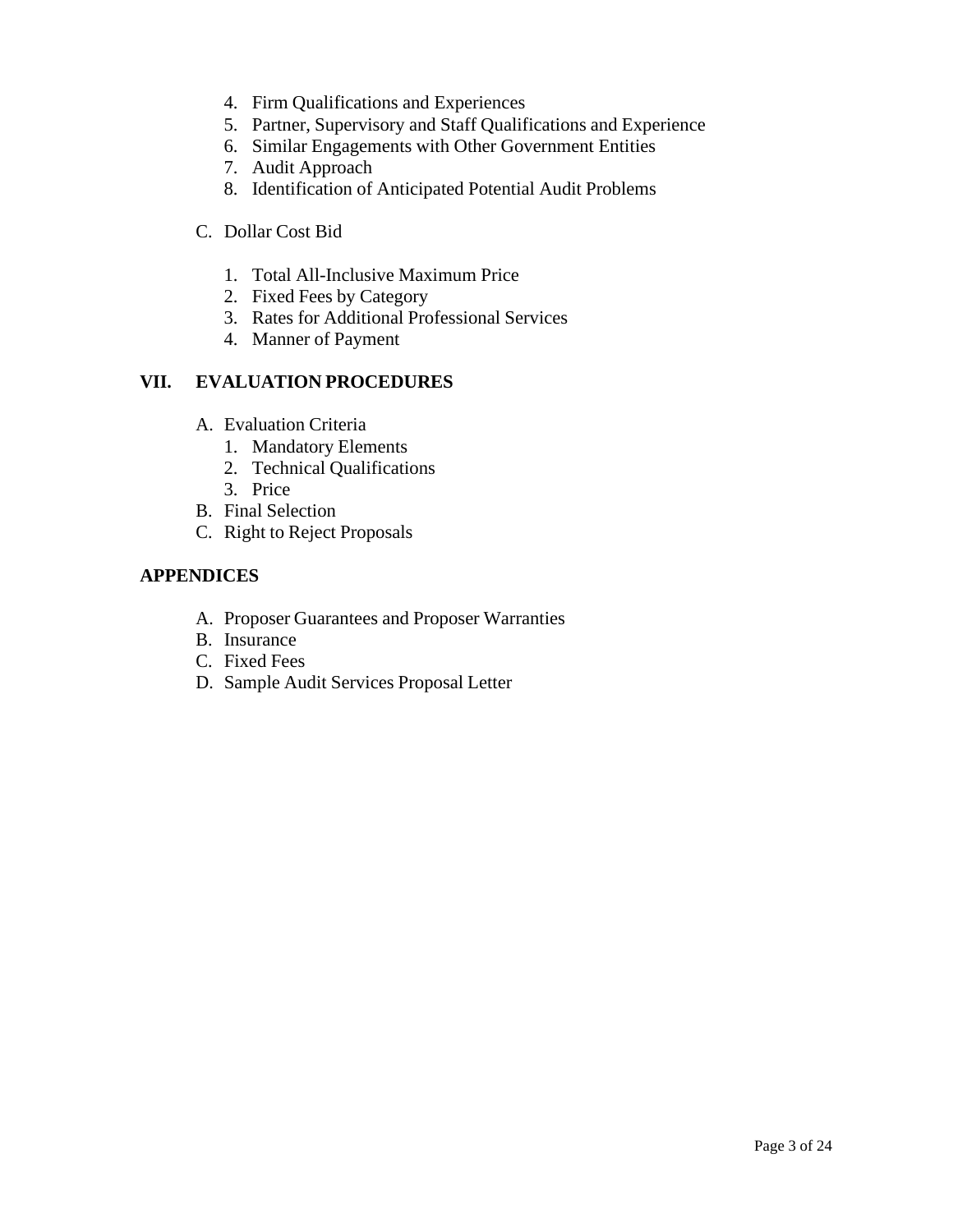# **I. INTRODUCTION**

### A. General Information

The Town of VOLUNTOWN, Connecticut is requesting proposals from qualified firms of certified public accountants to audit its financial statements for the fiscal year ending June 30, 2022. These audits are to be performed in accordance with generally accepted auditing standards, the standards set forth for financial audits in the General Accounting Office's (GAO) Government Auditing Standards, the provisions of the Federal Single Audit Act as amended, and U.S. Office of Management and Budget (OMB) Circular A-133, Audits of State and Local Governments, and Non-Profit Organizations and the provisions of Sections 4-230 through 4- 236 of the Connecticut General Statutes concerning the State Single Audit Act, and sections 4-236-1 through 4-236-17 of the Regulations of Connecticut State Agencies. Bidding documents and specifications are available on the Town's website [http://www.voluntown.gov/r](http://voluntown.gov/)fprfq.

The auditor(s) shall state that the primary purpose of the audit is to express an opinion on the general purpose financial statements taken as a whole and that the audit is subject to the inherent risk that errors or irregularities may occur and not be detected.

There is no expressed or implied obligation for the Town to reimburse firms for any expenses incurred in preparing proposals in response to this request.

To be considered, proposals must be received by April 12th, 2022 by 2:00 p.m. The Town of Voluntown reserves the right to waive technical defects in the bids; to reject any bids which do not conform to terms and conditions described in the specifications; to reject any or all bids and again invite bids; and to waive informalities or irregularities in the bidding process.

During the evaluation process, the Town reserves the right, where it may serve the Town's best interest, to request additional information or clarifications from proposers, or to allow corrections of errors or omissions.

It is anticipated the selection of a firm will be completed by April 26, 2022. Following notification to the selected firm, it is expected a contract will be executed between both parties within thirty (30) days of approval.

#### B. Terms of Engagement

A three (3) year contract is contemplated, subject to annual review and the satisfactory negotiation of terms (including a price acceptable to both the Town and the selected firm), the concurrence of the Board of Selectmen and the annual availability of sufficient appropriations.

# **II. DESCRIPTION OF THE GOVERNMENT**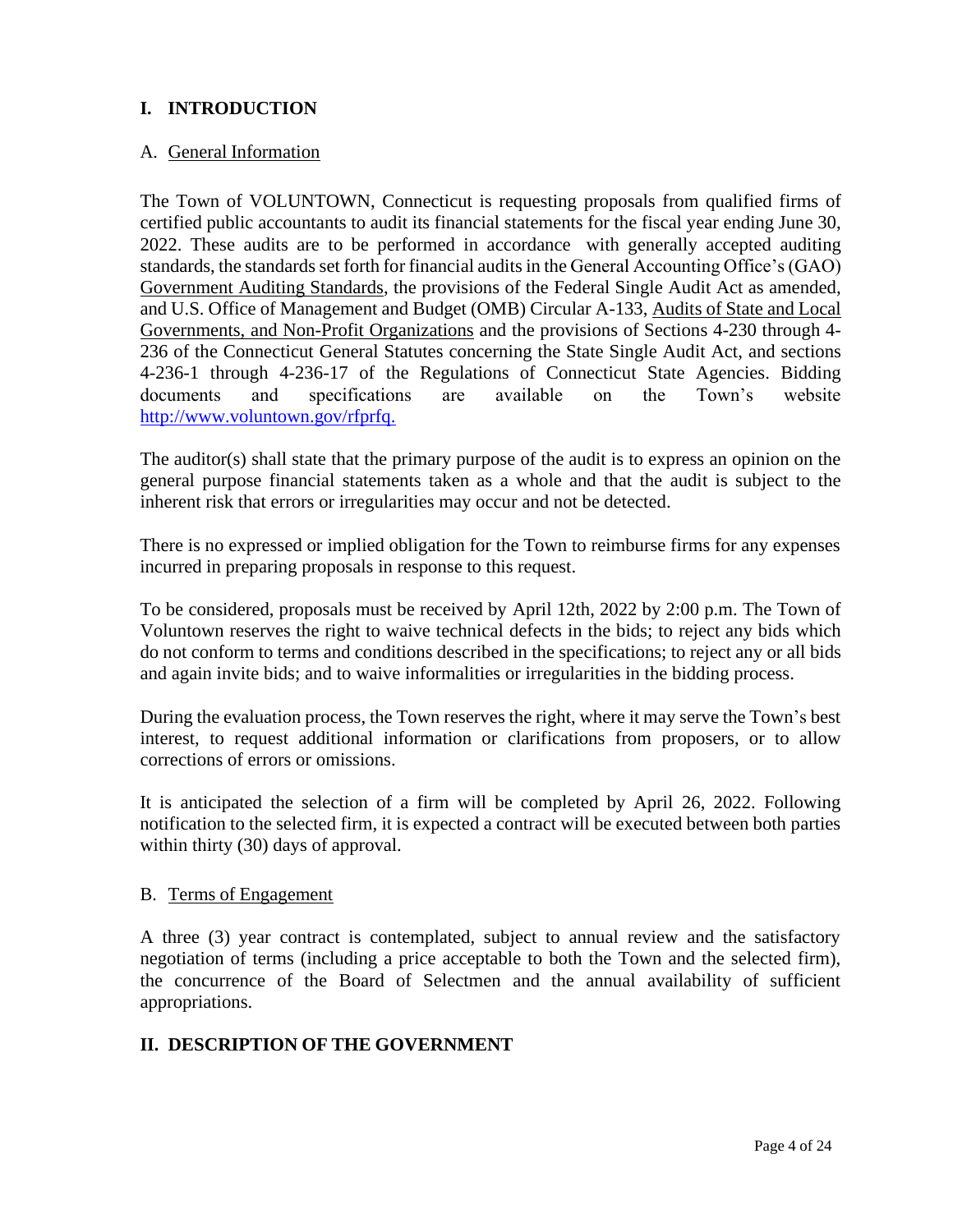### A. General

The auditor's principal contact with the Town will be the Town Finance Director, or her designated representative, who will coordinate the assistance to be provided by the Town to the auditor.

#### B. Background Information

The Town of VOLUNTOWN serves an area of 29 square miles with a population of approximately 2,550. The Town's fiscal year begins on July 1 and ends on June 30.

The Town of VOLUNTOWN provides the following services to its citizens:

| <b>Transfer Station</b> | Parks and Recreation | Social, Youth & Senior Services    |
|-------------------------|----------------------|------------------------------------|
| Education               | <b>Snow Removal</b>  | <b>General Government Services</b> |
| Road Maintenance        |                      |                                    |

The Town (including education) has a total town budget of \$8,989,321.00 in fiscal year 2022.

The Town is organized into several departments and agencies. All funds and account groups are under the administrative control of either the:

Town Finance Director and VOLUNTOWN Board of Education and Voluntown/Sterling Transfer Station Administrator

More detailed information on the government and its finances can be found in the following documents provided via the Town's website [http://www.voluntown.gov/town-budget](http://www.voluntown.gov/)[information/:](http://www.voluntown.gov/)

- 1. Annual Adopted Town & School Budget
- 2. Voluntown/Sterling Transfer Station Budget

#### C. Fund Structure

The Town uses fund types, all under general ledger control, and account groups in its financial reporting.

#### D. Budgetary Basis of Accounting

The Town prepares its budgets on a basis consistent with generally accepted accounting principles.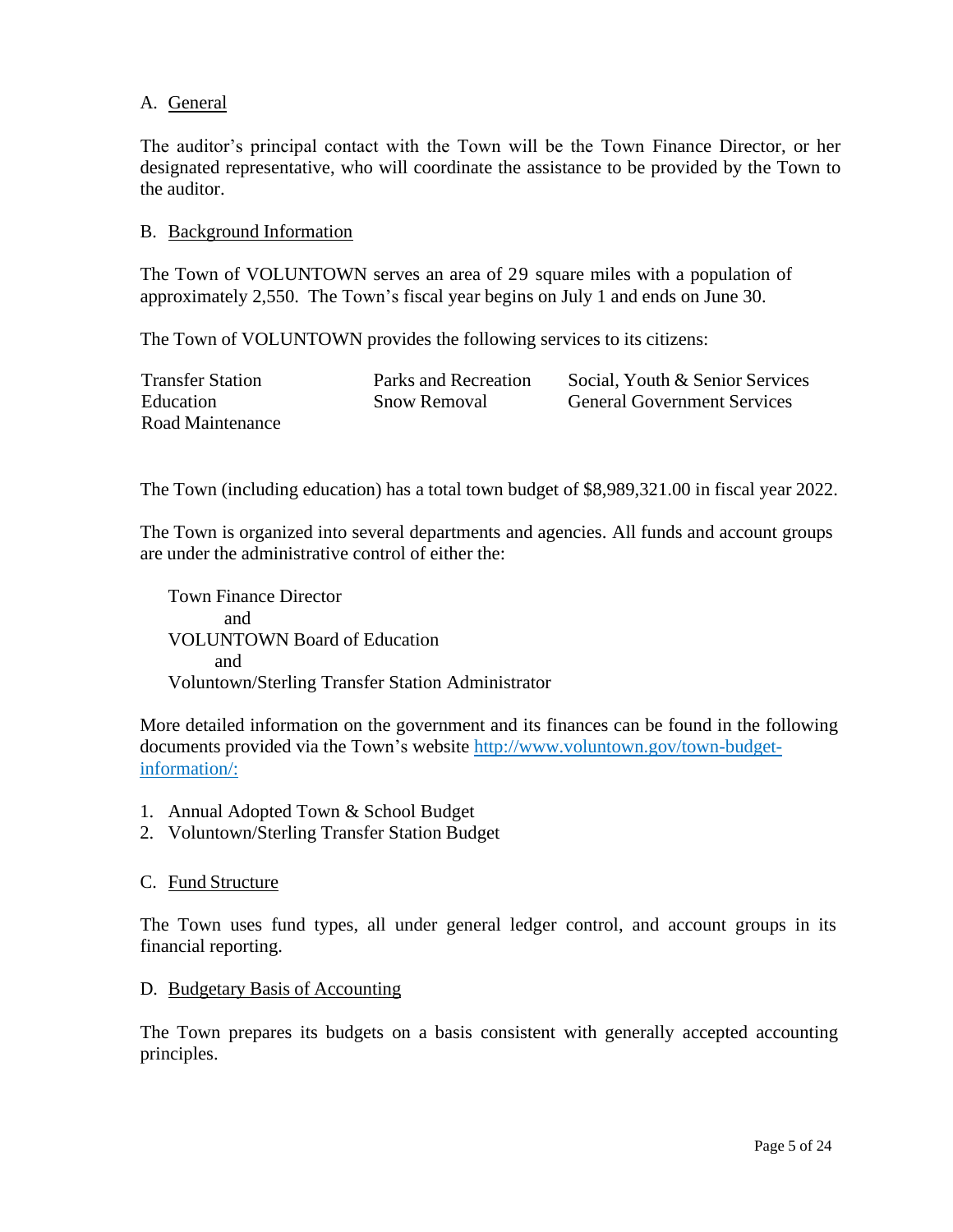# **III. ASSISTANCE TO BE PROVIDED TO THE AUDITOR AND REPORT PREPARATION**

### A. Statements and Schedules and Other Pertinent Information to be Prepared by the Town of VOLUNTOWN

The staff of the Town will prepare or provide the following statements and schedules for the auditor:

- 1. Adjusted trial balance for all funds.
- 2. General Ledgers to perform any detailed schedules of revenues and expenditures, expenses, accounts payable and receivable, and encumbrances.
- 3. General Ledgers to perform any detail of balance sheet and subsidiary account activity.
- 4. Check registers/disbursement journals for all funds.
- 5. Bank reconciliations for all accounts.
- 6. Detail of capital projects expenditures.
- 7. Analysis of accounts as requested.
- 8. Investment activity schedules.
- 9. Debt schedules.
- 10. Fixed assets schedules.
- 11. Payroll records.
- 12. Tax collection schedules.
- 13. Schedule of Compensated Absences and other employee benefits.
- 14. Completed and Supporting Documents.
- 15. Standard representation letters.
- 16. ACFR statistical tables.

#### B. General

Office space will be provided. Telephone and internet connections will be made available as well as the use of a copy machine during the engagement. The auditor will be required to provide their own equipment and other office materials.

# **IV. NATURE OF SERVICES REQUIRED**

#### A. General

The Town of VOLUNTOWN is soliciting the services of qualified firms of certified public accountants to audit its financial statements for the fiscal year ending June 30, 2022, with the option to audit the financial statements for each of the two (2) subsequent fiscal years. These audits are to be performed in accordance with the provisions contained in this Request for Proposals.

#### B. Qualifying Requirements

# **Qualified Firm:**

Firms submitting proposals must be qualified to perform independent audits of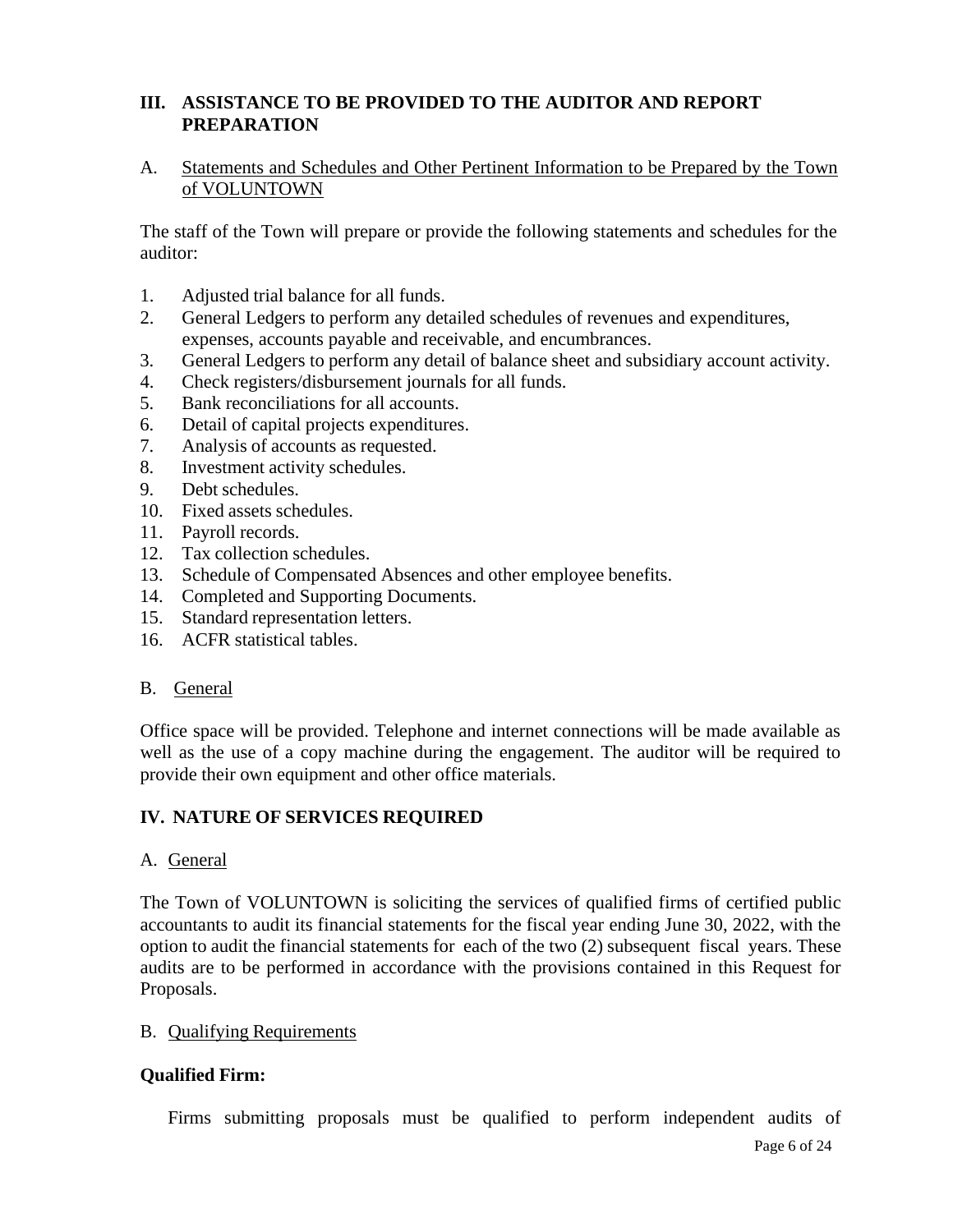municipalities in the State of Connecticut. The firm must have been engaged during the fiscal year ending June 30, 2021 as independent auditors for the purpose of rendering an opinion on the annual financial statements of a Connecticut municipality.

### **Location:**

The firm must have an office located within the State of Connecticut, and resident staff must be able to offer the full range of auditing services required by this Request for Proposals.

#### **Non-Discrimination:**

No person shall be denied or subjected to discrimination on account of any services, or activities made possible by or resulting from this engagement on the grounds of sex, race, color, creed, national origin, age (except minimum age and retirement provisions), marital status or the presence of any sensory, mental or physical handicap. Any violation of this provision shall be considered a violation of a material provision of this engagement and shall be grounds for cancellation, termination or suspension in whole or in part of the engagement by the Town and may result in ineligibility for further Town contracts. The proposer shall at all times in the proposal and contract process comply with all applicable town, state, and federal anti-discrimination laws, rules, regulations and requirements thereof.

#### **Other:**

Supervisory members of the audit team, including the "in charge" field auditor, should be Certified Public Accountants and have a minimum of three (3) years of municipal audit experience in the State of Connecticut. The Committee intends to strongly consider municipal audit experience and certification in evaluating the proposer's audit team.

#### C. Scope of Work to be Performed

The Town of VOLUNTOWN desires the auditor to express an opinion on the fair presentation of itsgeneral-purpose financial statements in conformity with generally accepted accounting principles.

#### D. Auditing Standards to be Followed

To meet the requirements of this request for proposals, the audit shall be performed in accordance with:

- 1. Generally accepted auditing standards as set forth by the American Institute of Certified Public Accountants.
- 2. The standards for financial audits set forth in the U.S. Comptroller General's Government Auditing Standards.
- 3. The provisions of the Single Audit Act as amended.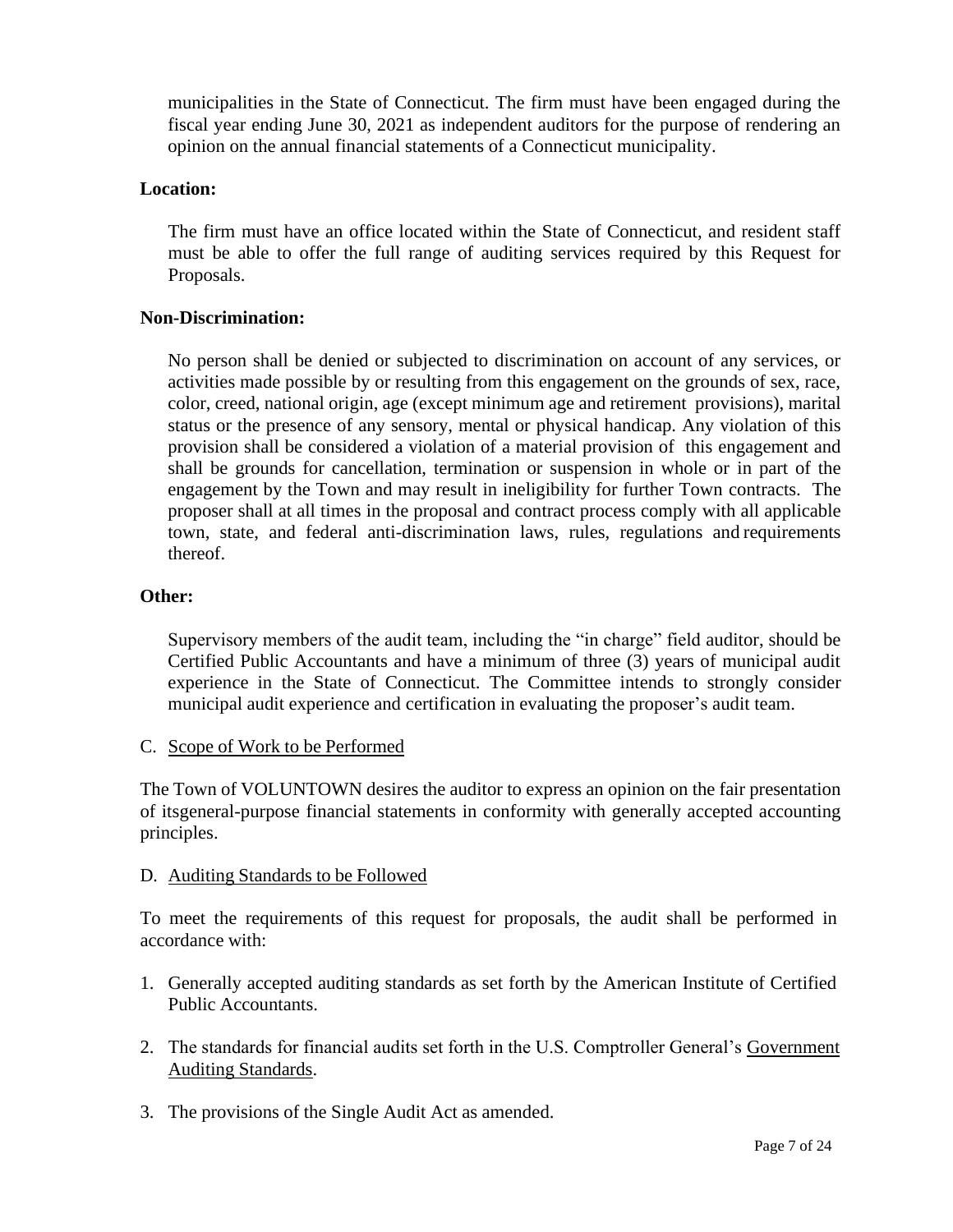- 4. The provisions of U.S. Office of Management and Budget (OMB) Circular A-133, Audits of State and Local Governments, and Non-Profit Organizations.
- 5. The requirements of the Consolidated Audit Guide for Audits of DECD Programs.
- 6. In conjunction and conformity with sections 4-230 through 4-236 of the Connecticut General Statutes (the State Single Audit Act), and sections 4-236-1 through 4-236-17 of the Regulations of Connecticut State Agencies.
- 7. In full compliance with GASB Standards.
- E. Reports to be Issued

Following the completion of the audit of the fiscal year's financial statements, the auditor shall issue reports, as required by generally accepted auditing standards, *and* Government Auditing Standards, OBM Circular A-133, and the Connecticut General Statutes, including but not limited to the following:

1. General Purpose financial statements in conformity with generally accepted accounting principles.

A report on the internal control structure based on the auditor's understanding of the control structure and assessment of control risk.

- 2. Reports on the internal control structure used in administering federal and state financial assistance programs.
- 3. Reports on compliance with laws and regulations related to major and non-major federal and state financial assistance programs. These reports should include an opinion on compliance with specific requirements applicable to major federal and state financial assistance programs, a report on compliance with general requirements applicable to major and non-major federal and state financial assistance programs, and a report on compliance with laws and regulations applicable to non major federal and state financial assistance program transactions tested.
- 4. A management letter addressed to the Board of Selectmen setting forth recommendations (as applicable) for improvements in the Town's accounting systems.
- 5. The auditor shall communicate in a letter to the Board of Selectmen any reportable conditions found during the audit. A reportable condition shall be defined as a significant deficiency in the design or operation of the internal control structure, which could adversely affect the organization's ability to record, process, summarize, and report financial data consistent with the assertions of management in the financial statements.
- F. Working Paper Retention and Access to Working Papers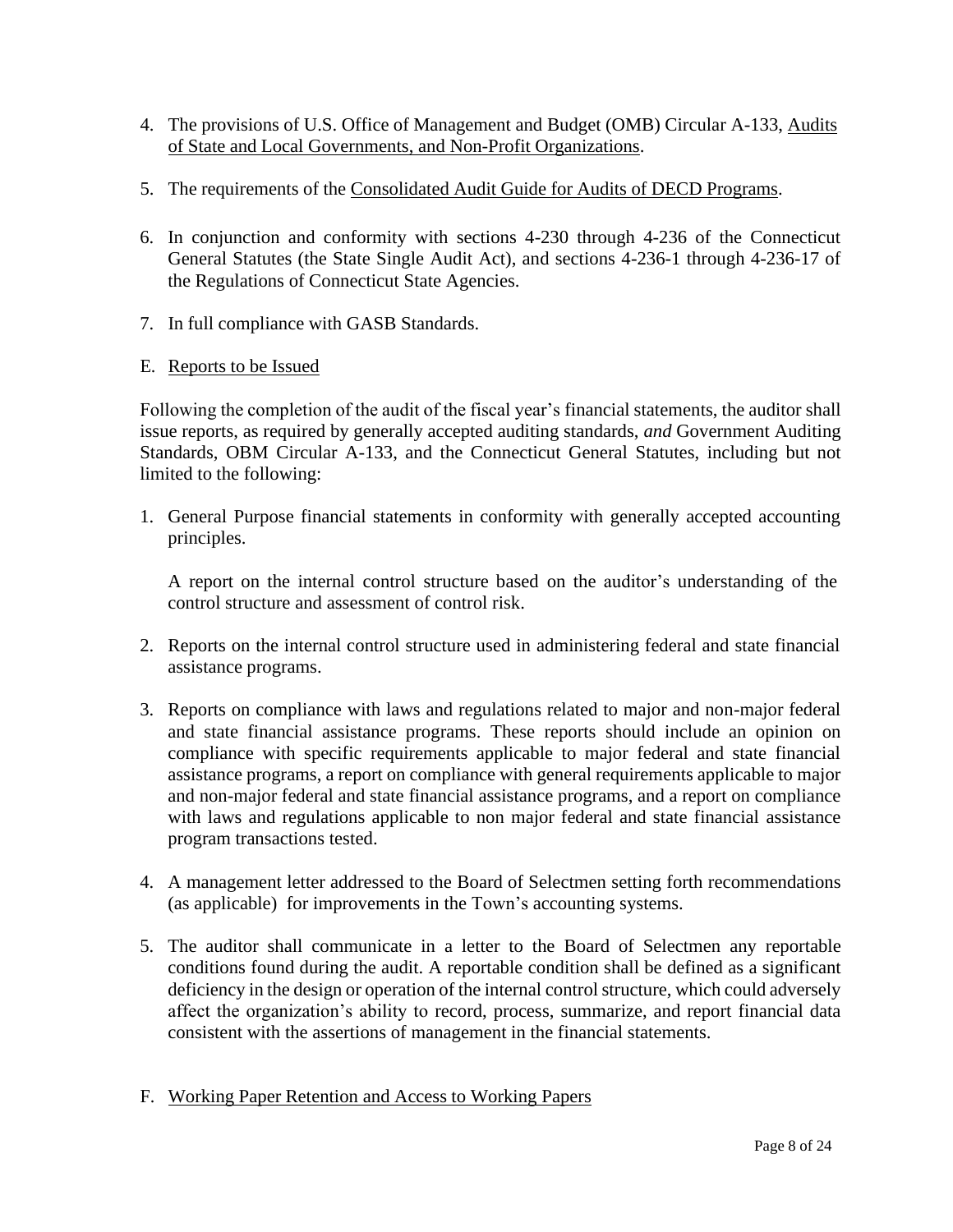All working papers and reports must be retained, at the auditor's expense, for a minimum of three (3) years, unless the firm is notified in writing by the Town of the need to extend the retention period. The auditor will be required to make working papers available, upon request by the Town. In addition, the firm shall respond to the reasonable inquiries of successor auditors and allow successor auditors to review working papers relating to matters of continuing accounting significance.

### G. Other Audit Services

The Town of Voluntown would require a separate audit of the Voluntown/Sterling Transfer Station. The auditors will be expected to perform these audits and any other audit services requested by the Town outside of the standard audit at a separate fee.

#### H. Implied Requirements

All services not specifically mentioned in this request for proposals that are necessary to provide the functional capabilities described by the auditor shall be included in the Scope of Services.

# **V. TIME REQUIREMENTS**

#### A. Proposal Calendar

The following is a list of key dates up to and including the date proposals are due to be submitted:

|  | Request for proposal issued                                                                                          | March 16, 2022                |
|--|----------------------------------------------------------------------------------------------------------------------|-------------------------------|
|  | Have questions submitted to BOS                                                                                      | March $31^{st}$ , 2022        |
|  | Due date for proposals                                                                                               | April 12, 2022 (2:00 pm)      |
|  | Approved by Board of Selectmen                                                                                       | April 26, 2022                |
|  | Contract date                                                                                                        | Within 30 days of appointment |
|  | B. Schedule for the Annual Audit - Tentative                                                                         |                               |
|  | Entrance conference with Finance Director, BOE<br>School Administrator and staff to commence year-<br>end audit work | May 2022                      |
|  | Preliminary field work begins                                                                                        | To be determined              |
|  | Final audit work begins                                                                                              | In September/October 2022     |
|  | Exit conference to review draft and                                                                                  | significant findings          |
|  |                                                                                                                      | Page 9 of 24                  |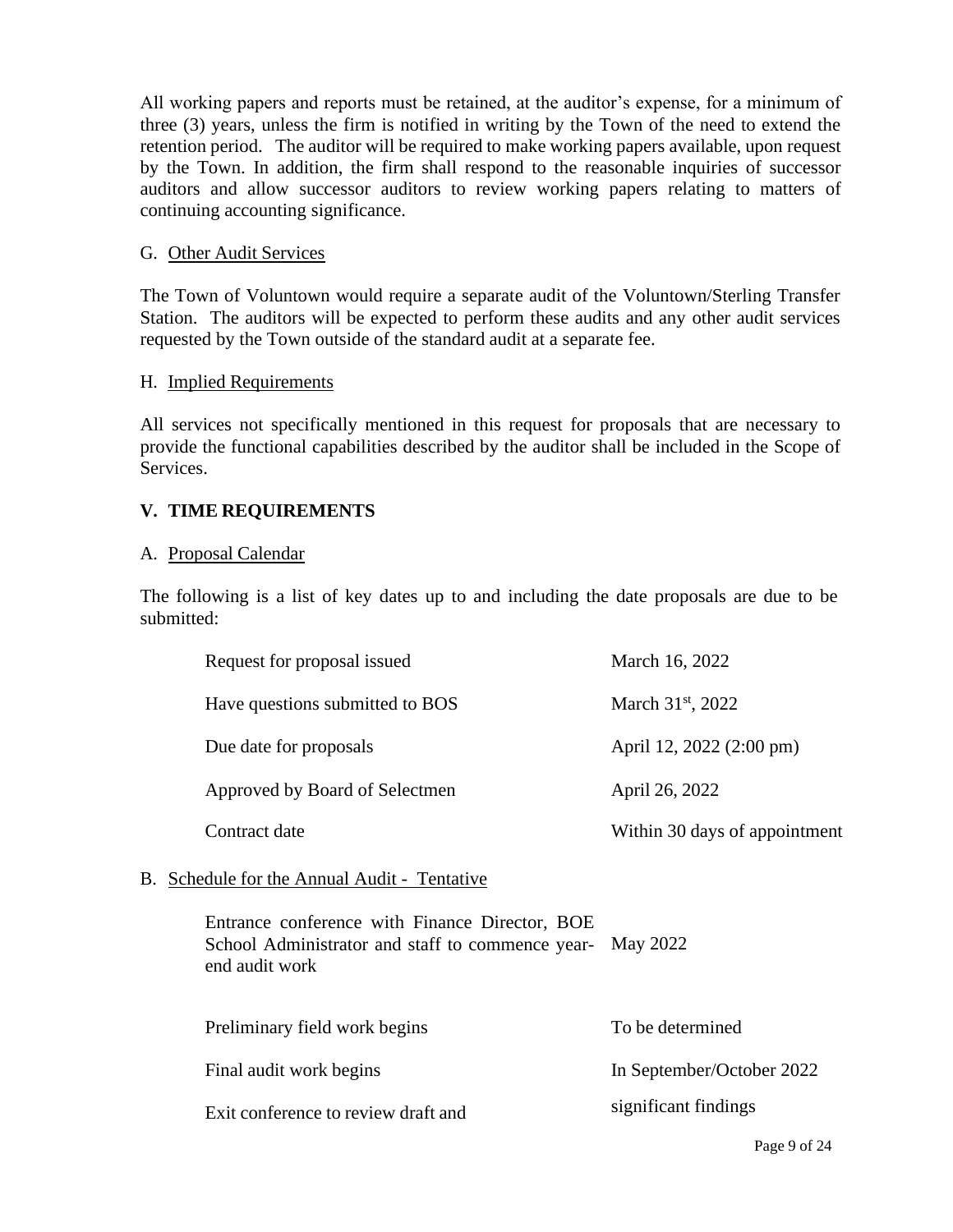November 2022

Draft comments returned to auditors by December 2022 Audit Presentation to the Board of Selectmen The second Tuesday

in January 2023

### C. Report Submissions

Copies of all reports shall be addressed to the Board of Selectmen. The successful proposer will also submit copies of reports as required by state and federal audit requirements.

The submission dates for the various reports to the municipality and the appropriate cognizant agencies are as follows:

Single Audit Reports (Federal and State) December 2022

Where an extension of time may be required, it will be the responsibility of the auditor to promptly notify the Town, in writing. It is the Town's responsibility to secure all necessary approvals in a timely manner. The auditor shall promptly notify the Town's Finance Director of any suspicion of fraud, defalcation or misapplication of funds. Such notice shall be in addition to any notice to grantors required by single audit legislation.

Two (2) signed copies of the State and Federal Single Audit Reports and the Voluntown/Sterling Transfer Station Audit Report shallbe delivered to the Town Clerk. At the same time, the Town is also to be provided, by electronic means, with a PDF file of the same reports.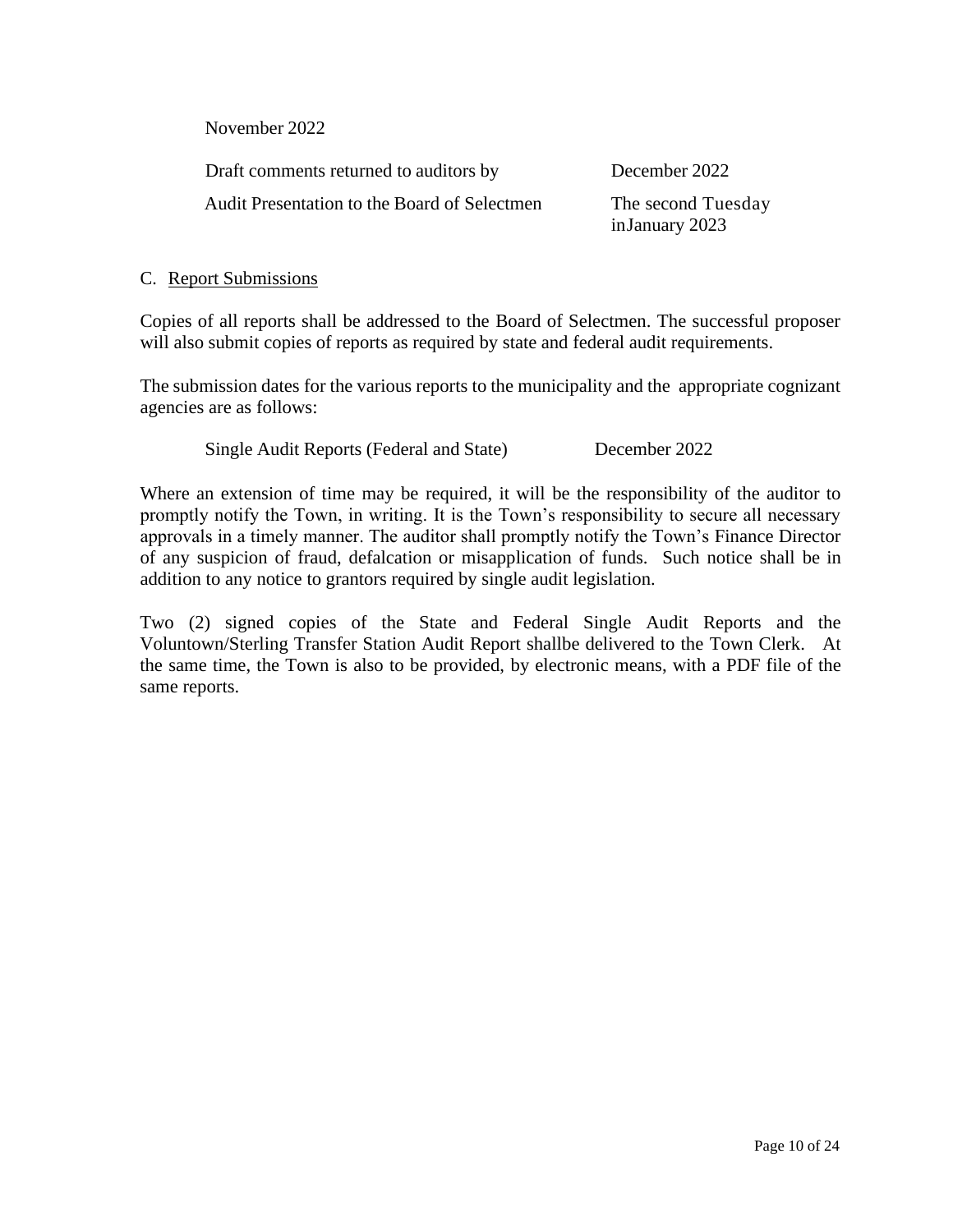# **VI. PROPOSAL REQUIREMENTS**

#### A. General Requirements

#### 1. Inquiries

Inquiries concerning the request for proposals and the subject of the request for proposals must be made to:

Finance Director Town of VOLUNTOWN 115 Main St. VOLUNTOWN, CT 06384 860-376-5880 E-Mail: jzelinsky@voluntown.gov

2. Submission of Proposals

The following material is required by April 12, 2022 for a proposing firm to be considered:

a. The proposal and copy are to include the following:

i. Title Page

Title page showing the request for proposal's subject; the firm's name; the name, address and telephone number of a contact person; and the date of the proposal.

- ii. Table of Contents
- iii. Transmittal Letter

A signed letter of transmittal briefly stating the proposers understanding of the work to be done, the commitment to perform the work within the time period, a statement why the firm believes itself to be best qualified to perform the engagement and a statement that the proposal is a firm and irrevocable offer for the period covered.

iv. Detailed Proposal

The detailed proposal should follow the order set forth in Section VI, B of this request for proposals.

v. Guarantees and Warranties

Executed copies of Proposer Guarantees and Warranties attached to this request for proposals (Appendix A).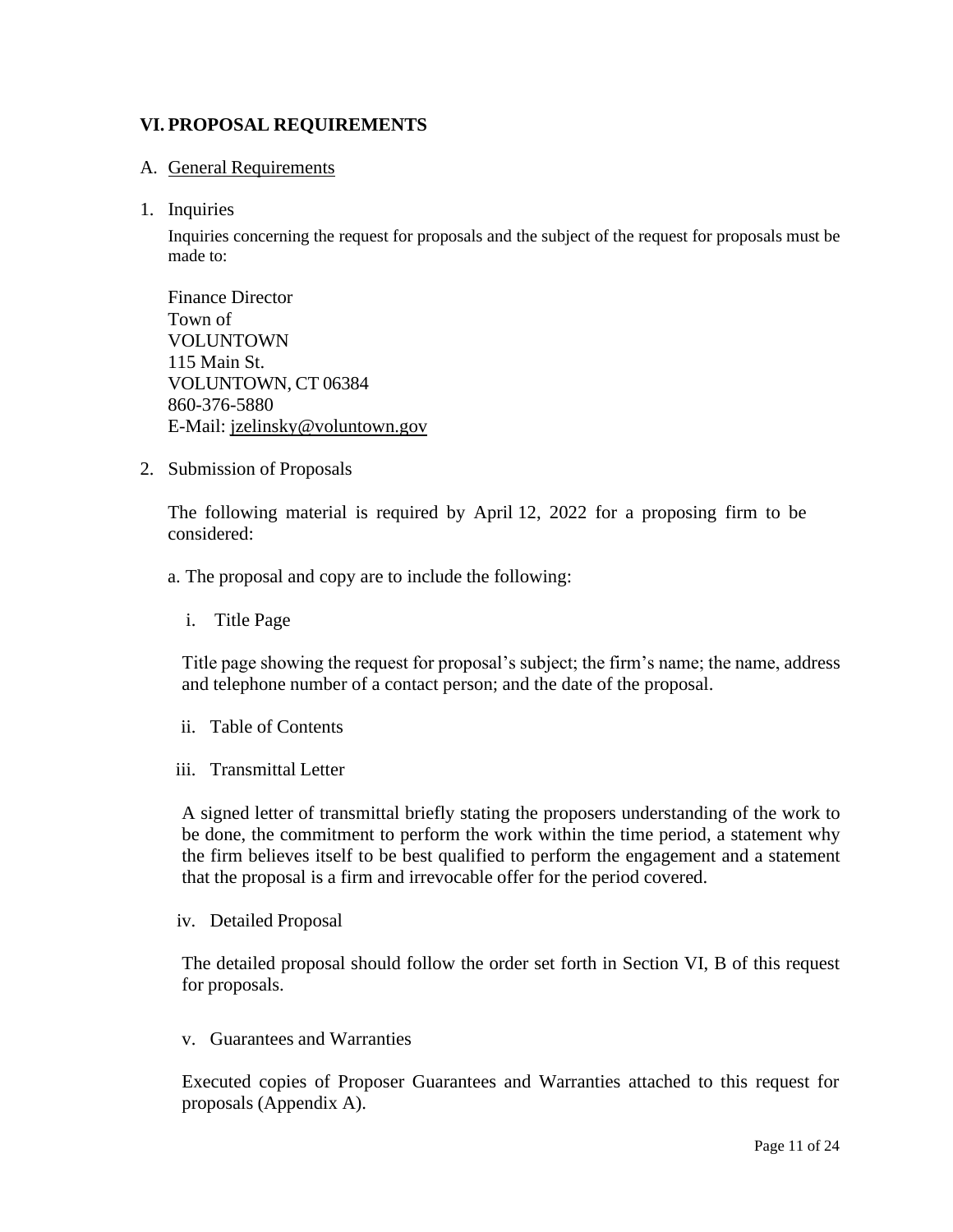b. The proposer shall submit an original and one copy of a dollar cost bid attached to this request for proposals (Appendix C). No cost information should be included in the Technical Proposal.

c. Proposers should send the completed proposal consisting of the two (2) separate envelopes to the following address:

Finance Director Town of VOLUNTOWN 115 Main St. VOLUNTOWN, CT 06384

Envelope #1: Technical Proposal Envelope #2: Sealed Dollar Cost Bid **Faxed and e-mail copies of proposals are not acceptable.**

#### B. Technical Proposal

#### 1. General Requirements

The purpose of the technical proposal is to demonstrate the qualifications, competence and capacity of the firms seeking to undertake an independent audit of the Town of VOLUNTOWN in conformity with the requirements of this request for proposals. As such, the substance of proposals will carry more weight than their form or manner of presentation. The technical proposal should demonstrate the qualifications of the firm and of the particular staff to be assigned to this engagement. It should also specify an audit approach that will meet the request for proposals requirements.

The technical proposal should address all the points outlined in the request for proposals (excluding any cost information which should only be included in Appendix C). The proposal should be prepared simply and economically, providing a straightforward, concise description of the proposer's capabilities to satisfy the requirements of therequest for proposals. While additional items may be presented, the following subjects, items Nos. 2 through 9, must be included. They represent the criteria against which the proposal will be evaluated.

#### 2. Independence

The firm should provide an affirmative statement that it is independent of the Town of VOLUNTOWN as defined by generally accepted accounting standards and the U.S. Comptroller General's Government Auditing Standards.

The firm should also list and describe the firm's professional relationships involving the Town of VOLUNTOWN or any of its agencies for the past five (5) years, together with a statement explaining why such relationships do not constitute a conflict of interestrelative to performing the proposed audit.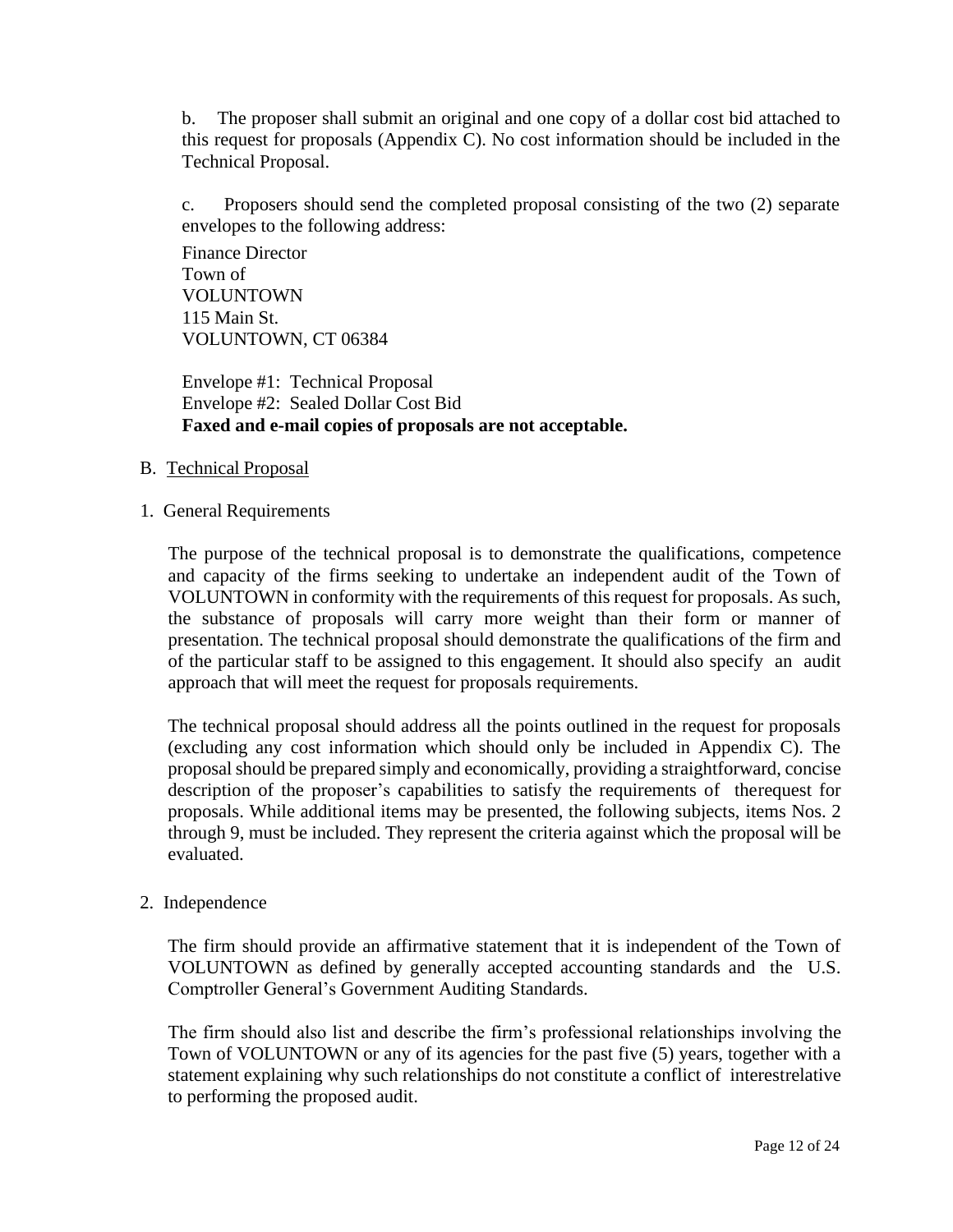In addition, the firm shall give the Town of VOLUNTOWN written notice of any professional relationships, which will be in effect during the period of this engagement.

3. License to Practice in Connecticut

An affirmative statement should be included indicating that the firm and its municipal partner are qualified to practice in Connecticut.

4. Firm Qualifications and Experience

The proposal should state the size of the firm, the size of the firm's governmental audit staff, the location of the office from which the work on this engagement is to be performed and the number and nature of the staff to be so employed on the Town's audit.

The firm shall also provide information on the results of the firm's latest federal or state desk reviews of its audits. In addition, the firm shall provide information on the circumstances and status of any disciplinary action taken or pending against the firm during the past three (3) years with state or federal regulatory bodies or professional organizations.

5. Partner, Supervisory and Staff Qualifications and Experience

The firm should identify the principal supervisory and management staff, including engagement partners, managers, other supervisors and specialists, who would be assigned to the engagement and indicate whether each such person is licensed to practice as a certified public accountant in Connecticut. The firm also should indicate how the quality of staff over the term of the agreement will be assured.

Engagement partners, managers, other supervisory staff and specialists may be changed if those personnel leave the firm, are promoted or are assigned to another office. These personnel may also be changed for other reasons with the express prior written permission of the Town. However, in either case, the Town retains the right to approve or reject replacements.

Consultant and firm specialists mentioned in response to this request for proposals can only be changed with the express prior written permission of the Town, which retains the right to approve or reject replacements.

Other audit personnel may be changed at the discretion of the proposer provided that replacements have substantially the same or better qualifications or experience.

6. Similar Engagements with Other Government Entities

For the firm's office that will be assigned responsibility for the audit, list the most significant engagements (maximum of five) performed in the last five years that are similar to the engagement described in this request for proposals. These engagements should be ranked on the basis of total staff hours. The population and total revenues as reported on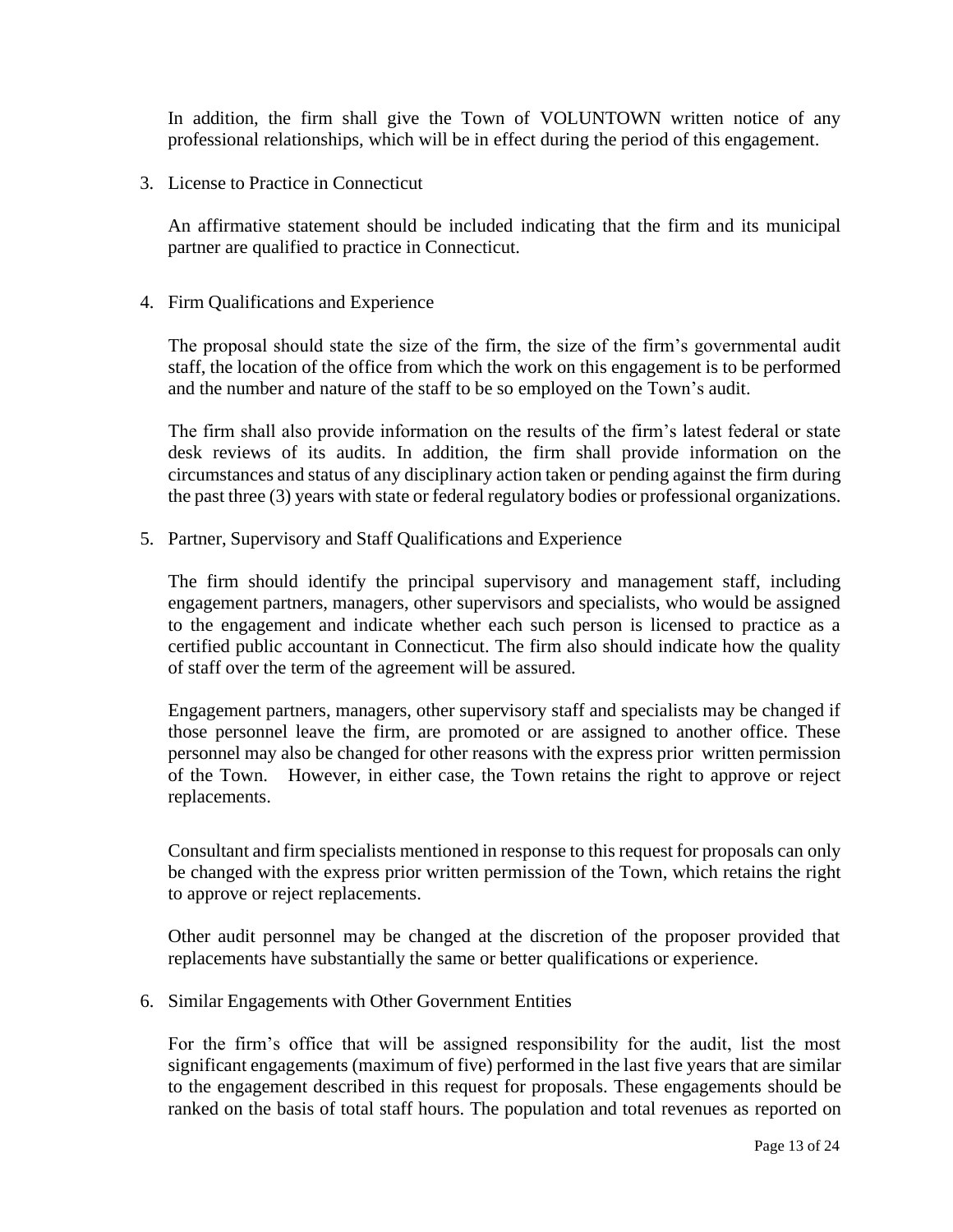the governmental funds Statement of Revenues, Expenditures and Changes in Fund Balance must also be included. Indicate the scope of work, date, engagementpartners, total hours, and the name and telephone number of the principal client contact.

7. Audit Approach

The proposal should set forth a work plan, including an explanation of the audit methodology to be followed, to perform the services required in Section IV of this Request for Proposal. In developing the work plan, reference should be made to such sources of information as the Town's budget and related materials, organizational charts, manuals and programs, and financial and other management information systems.

Proposers will be required to provide the following information on their audit approach:

- a. Proposed segmentation of the engagement.
- b. Level of staff and number of hours to be assigned to each proposed segment of the engagement.
- c. Sample size and the extent to which statistical sampling is to be used in the engagement.
- d. Type of software to be used in the engagement.
- e. Type and extent of analytical procedures to be used in the engagement.
- f. Approach to be taken to gain and document an understanding of the Town's internal control structure.
- g. Approach to be taken in determining laws and regulations that will be subject to audit test work.
- h. Approach to be taken in drawing audit samples for purposes of tests of compliance.
- 8. Identification of Anticipated Potential Audit Problems

The proposal should identify and describe any anticipated potential audit problems, the firm's approach to resolving these problems and any special assistance that will be requested from the Town.

- C. Dollar Cost Bid
- 1. Total All-Inclusive Maximum Price

The dollar cost bid should contain all pricing information relative to performing the audit engagement as described in this request for proposal. The total all-inclusive maximum price to be bid is to contain all direct and indirect costs including all out-of-pocket expenses. A separate total dollar cost bid for the Voluntown/Sterling Transfer Station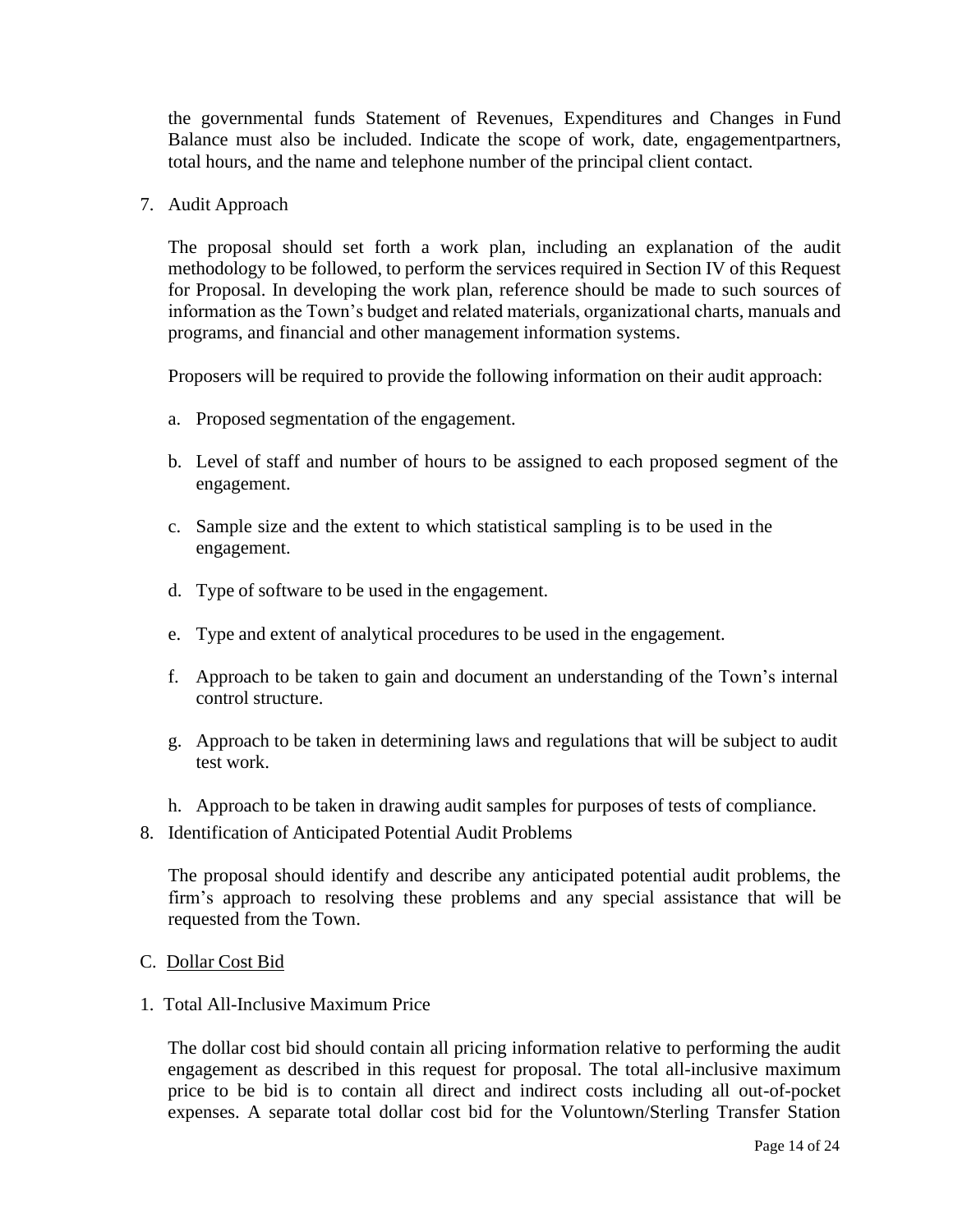should be submitted separately.

The Town will not be responsible for expenses incurred in preparing and submitting the technical proposal or the dollar cost bid. Such costs should not be included in theproposal.

2. Fixed Fees by Category

The dollar cost bid should include a schedule of professional fees and expenses; presented in the format provided in the attachment (Appendix C) that supports the total all-inclusive price.

3. Rates for Additional Professional Services

If it should become necessary for the Town to request the auditor to render any additional services or to perform additional work as a result of the specific recommendations included in any report issued on this engagement, then such additional work shall be performed only if set forth in an addendum to the contract between the Town and the firm. Any such additional work agreed to between the Town and the firm shall beperformed at the same rates set forth in the schedule of fees and expenses included in the dollar cost bid in Appendix C.

4. Manner of Payment

Progress payments will be made on the basis of hours of work completed during the course of the engagement in accordance with the firm's dollar cost bid proposal as contained in Appendix C. Interim billings shall cover a period of not less than a calendar month.

# **VII. EVALUATION PROCEDURES**

#### A. Evaluation Criteria

The following represent the principal selection criteria that will be considered during the evaluation process of proposals.

- 1. Mandatory Elements
	- a. The audit firm is independent and licensed to practice in Connecticut.
	- b. The audit firm's professional personnel have received adequate continuing professional education within the preceding three years.
	- c. The firm has no conflict of interest with regard to any other work performed by the firm for the Town of VOLUNTOWN.
	- d. The firm submits a copy of its most recent external quality control review report and the firm has a record of quality audit work.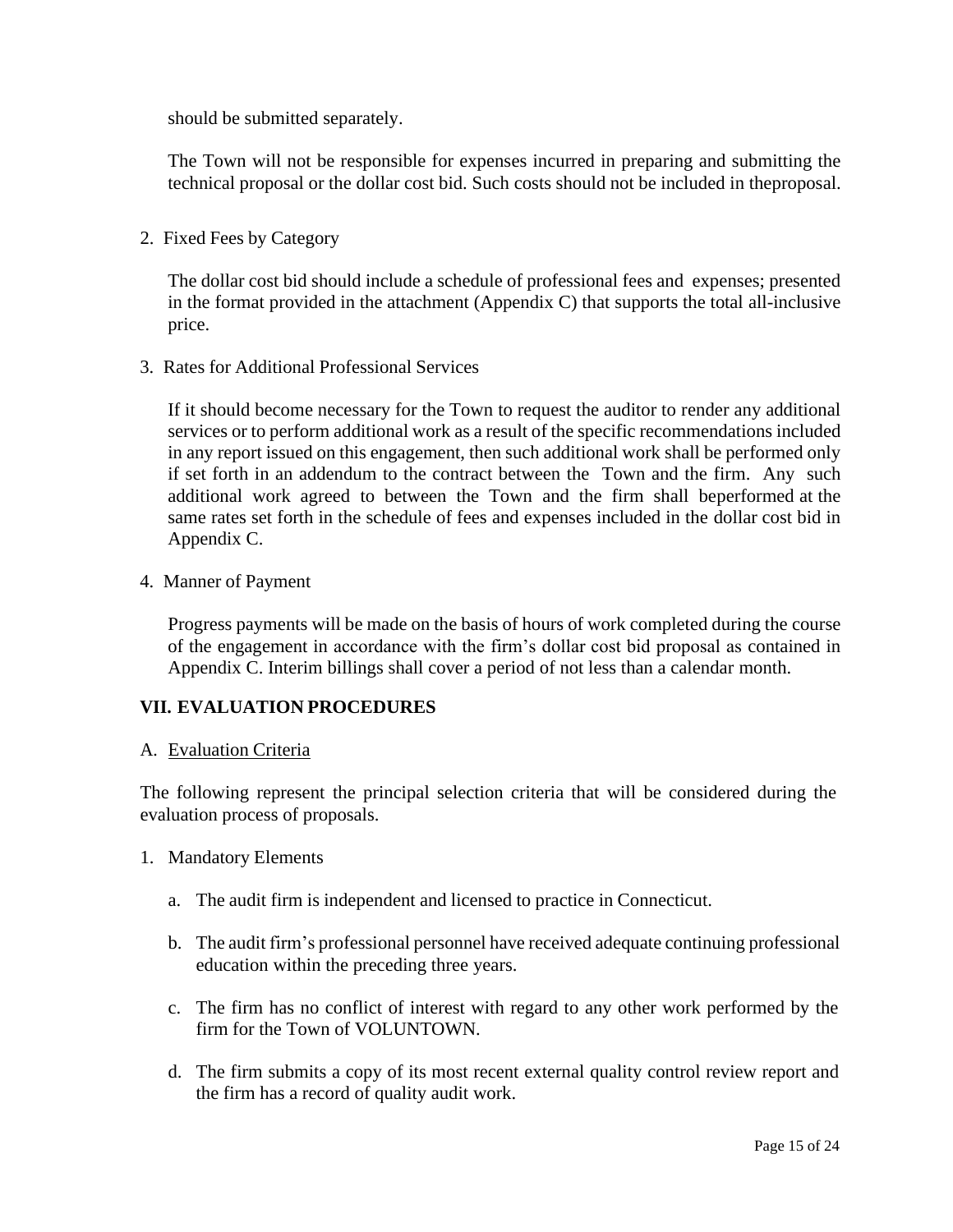- e. The firm adheres to the instructions in this Request for Proposal on preparing and submitting the proposal.
- 2. Technical Qualifications
	- a. Expertise and Experience
		- The firm's past experience and performance on comparable government engagements.
		- The quality of the firm's professional personnel to be assigned to the engagement and the quality of the firm's management support.
		- Experience with the preparation of federal and state financial assistance and related reports.
		- **Experience** in providing assistance to meet the requirements of the Certificate of Achievement for Excellence in Financial Reportingprogram.
	- b. Audit Approach

Service Delivery Plan: Describe how the firm intends to conduct their audit in the first year versus subsequent years. Describe the service delivery system including who, will do what, how and where. Provide detail on staffing requirements. Describe how the services will be coordinated and monitored and how access to them will be ensured through entrance conferences, progress reporting, and exit conferences.

3. Price

#### **Cost will not be the sole factor in the selection of an audit firm.**

#### B. Final Selection

It is anticipated that a firm will be selected no later than April 26, 2022**.** Following notification to the firm selected, it is expected a contract will be executed between both parties within thirty (30) days of approval.

#### C. Right to Reject Proposals

Submission of a proposal indicates acceptance by the firm of the conditions contained in this Request for Proposals unless clearly and specifically noted in the proposal submitted and confirmed in the contract between the Town and the firm selected.

The Town of VOLUNTOWN reserves the right without prejudice to reject any or all proposalsor parts thereof for any reason, to negotiate changes to proposal terms and to waive minor inconsistencies between the proposal and this Request for Proposals.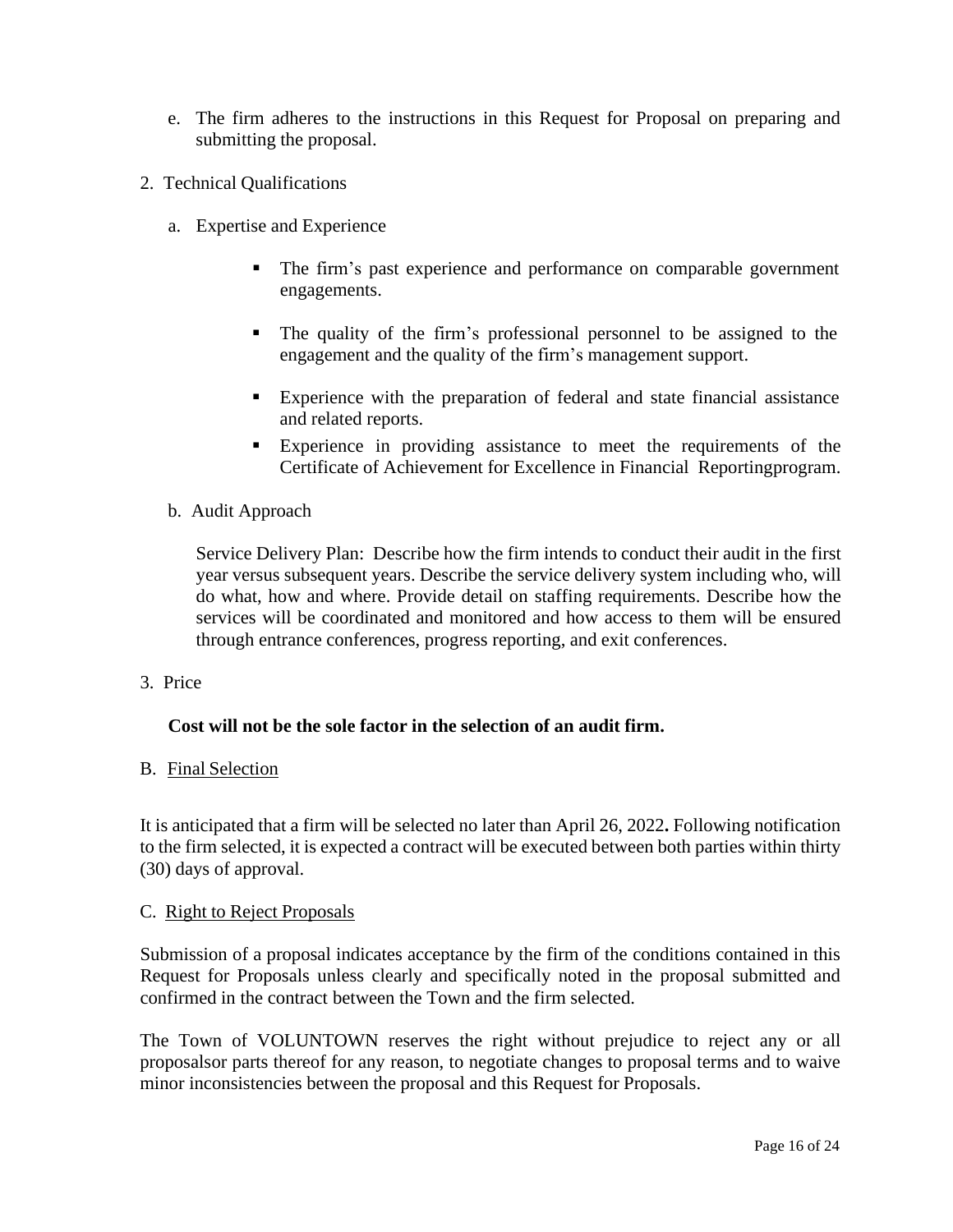#### **APPENDIX A**

#### **PROPOSER GUARANTEES AND WARRANTIES**

#### Proposer Guarantees

The proposer certifies that it can and will provide and make available, at a minimum, all services set forth in Section IV, Nature of Services Required.

#### Proposer Warranties

- 1. Proposer warrants that it is willing and able to comply with the State of Connecticut laws with respect to foreign (non-state Connecticut) corporations.
- 2. Proposer warrants that it is willing and able to obtain an errors and omissions insurance policy providing a prudent amount of coverage for the willful or negligent acts oromissions of any officers, employees or agents thereof.
- 3. Proposer warrants that it will not delegate or subcontract its responsibilities under an agreement without the express prior written permission of the Town of VOLUNTOWN.
- 4. Proposer warrants that all information provided by it in connection with this proposal is true and accurate.

| Date: |  |
|-------|--|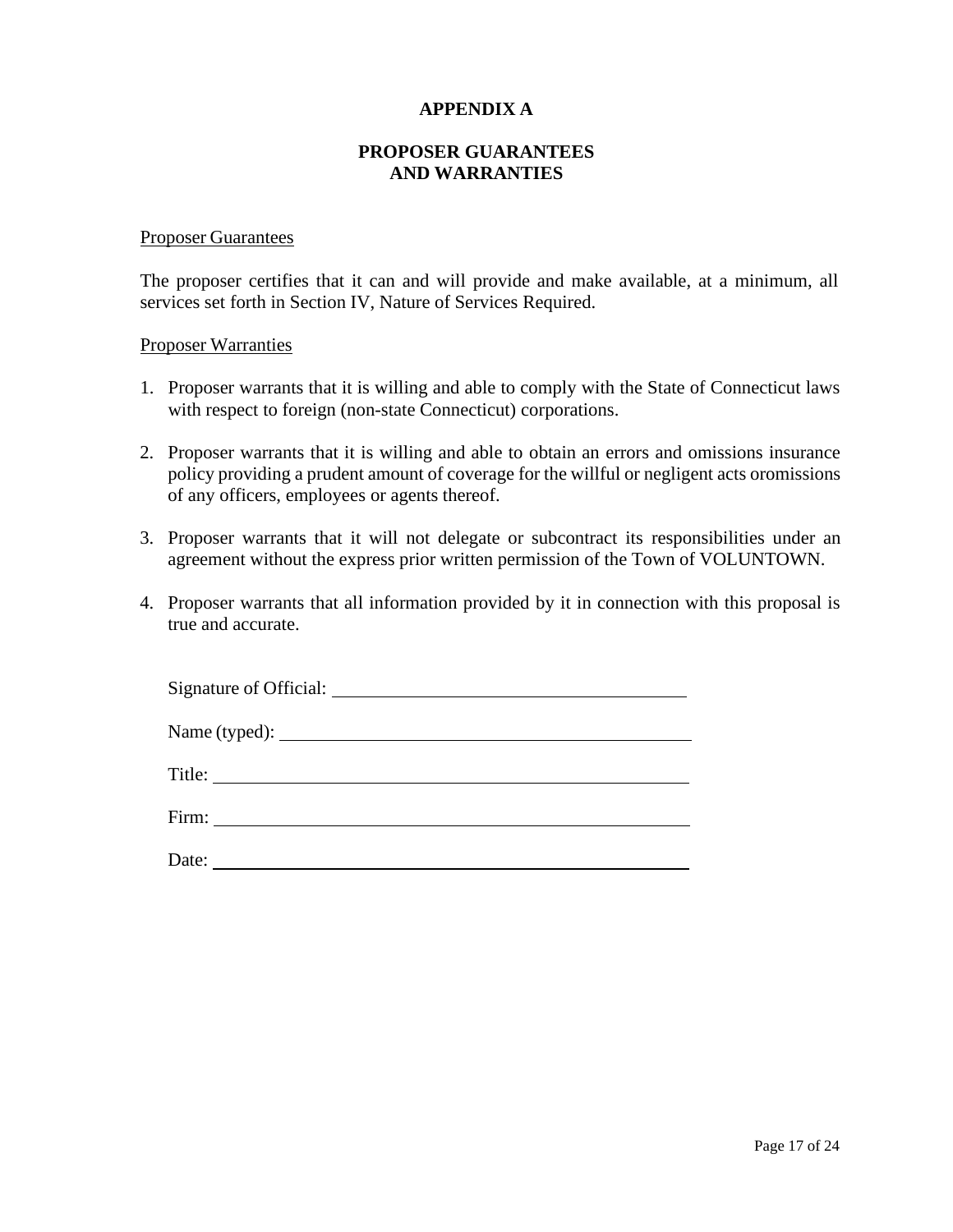### **APPENDIX B**

# **INSURANCE REQUIREMENTS FOR PROFESSIONAL SERVICES**

The professional individual or firm shall procure and maintain for the duration of the contract insurance against claims for injuries to persons or damages to property which may arise from or be in connection with the performance of the work hereunder by the individual or the firm, his agents' representatives or employees. The cost of such insurance shall be included in the proposal.

For the purpose of this clause, the term "professional individual or firm" shall also include the individual's or firm's respective officers, agents, officials, employees, interns, volunteers, boards and commissions.

- A. Minimum Scope and Limits of Insurance
	- 1. Broad Form Comprehensive General Liability
		- \$1,000,000 combined single limit per occurrence for bodily injury, personal injury, property damage, and products/completed operations.
	- 2. Automobile Liability

| \$1,000,000 | combined single limit per occurrence for bodily injury and |
|-------------|------------------------------------------------------------|
|             | property damage                                            |

3. Umbrella Liability

\$1,000,000 per occurrence, following form.

4. Workers' Compensation and Employer's Liability

Limits as required by Connecticut State Law

5. Professional Liability (if used on a claims-made basis, insurance coverage shall be maintained for the duration of the contract and for two (2) years following contract completion.)

| \$1,000,000 | per occurrence |
|-------------|----------------|
| \$1,000,000 | aggregate      |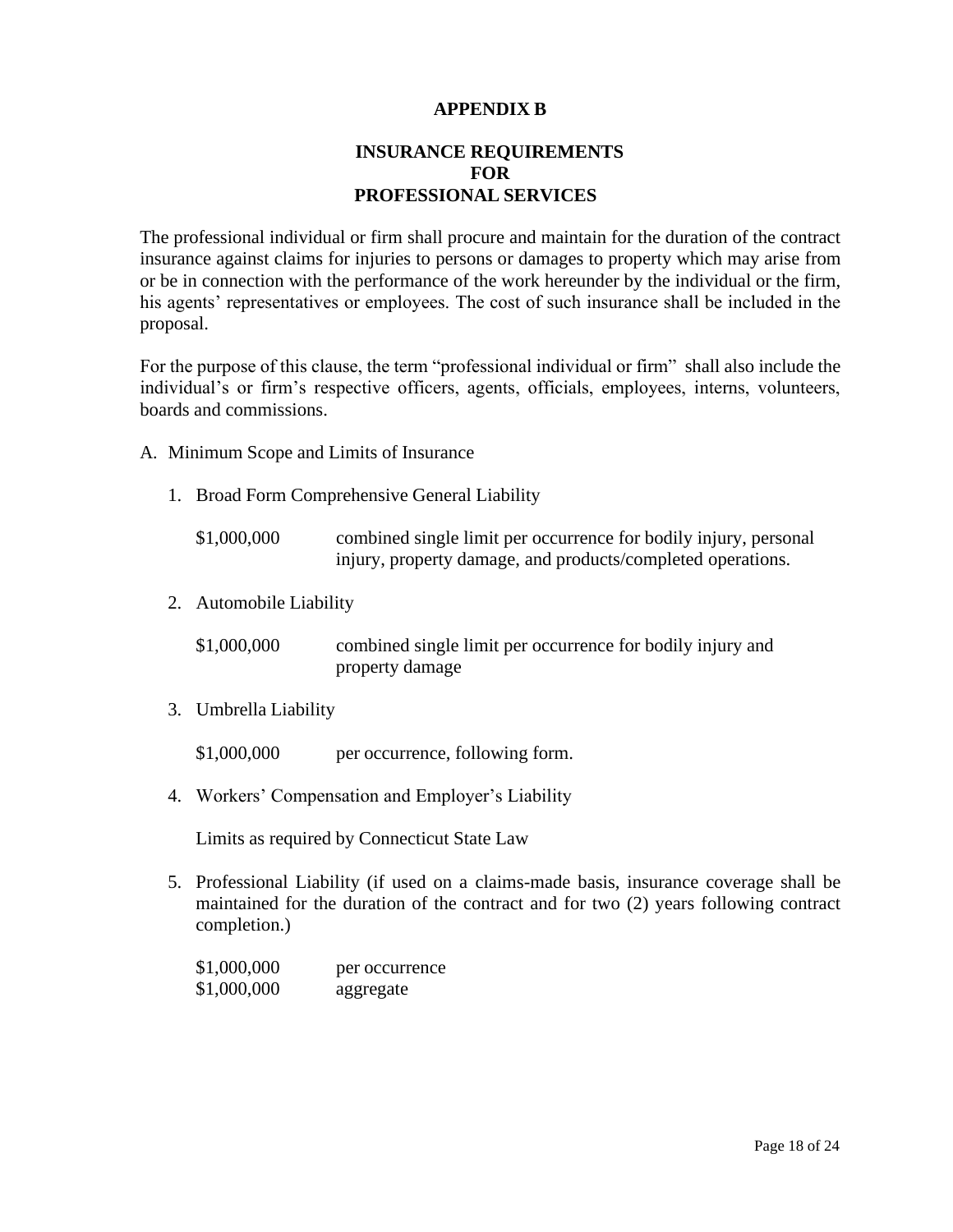6. Personal Property Coverage

Adequate insurance to cover the value of personal property (including but not limited to, personal computers) belonging to the auditor while located on Town property, while in use or in storage, for the duration of the contract.

B. Aggregate Limits

Any aggregate limits must be declared to and be approved by the Town. At the option of the Town, the insurer shall increase or eliminate the aggregate limit and notify the Town of any erosion of aggregate limits.

C. Deductibles and Self-Insured Retentions

Any deductibles or self-insured retentions must be declared to and be approved by the Town. At the option of the Town, the insurer shall reduce or eliminate such deductibles or self-insured retentions as regards the Town and the auditors shall procure a bond, which guarantees payment of the losses and related investigations claims administration and defense expenses. At no time will the Town be responsible for the payment of deductibles or self-insured retentions.

D. Notice of Cancellation or Non-renewal

Each insurance policy required by this Exhibit shall be endorsed to state that coverage shall not be suspended, voided, canceled, or reduced, either in coverage or in limits, except after thirty (30) days prior written notice by certified mail, return receipt requested, has been given to the Town.

E. Other Insurance Provisions

The policies are to contain, or be endorsed to contain, the following provisions:

- 1. Liability Coverage:
	- a. **"The Town of VOLUNTOWN and its respective officers, agents, officials, employees, volunteers, boards and commissions" are to be named as additional insureds** with regards to liability arising out of activities performed byor on behalf of the auditor; products and completed operations of the auditor; premises owned, leased or used by the auditor. The coverage shall contain no special limitations on the scope of protection afforded to the Town.
	- b. The auditor's insurance coverage shall be the primary insurance as regards the Town. Any insurance maintained by the Town shall be in excess of the auditor's insurance and shall not contribute with it.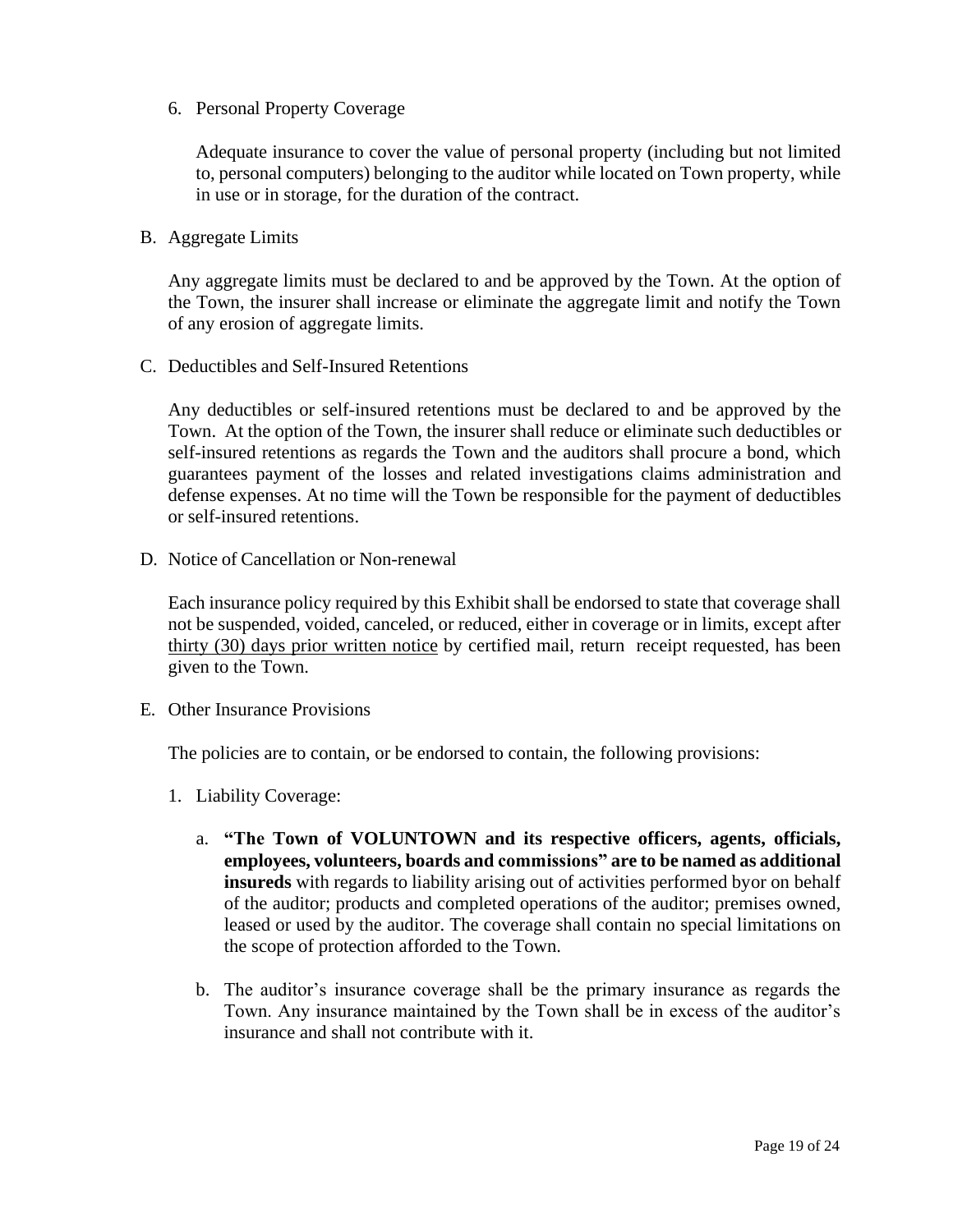- c. Any failure to comply with the reporting provisions of the policies shall not affect coverage provided to the Town.
- d. Coverage shall state that the auditor's insurance shall apply separately to each insured against whom a claim is made or a suit is brought, except with respect to the limits of the insurer's liability.
- 2. Workers' Compensation and Employer's Liability Coverage
	- a. The insurer shall agree to waive all rights of subrogation against the Town for losses arising from the work performed by the auditor for the Town.
	- b. If State statute does not require the auditor to obtain Workers' Compensation insurance, then the auditor shall furnish the Town with adequate proof of the selfemployment status. The auditor agrees to waive all rights of claims against the Town for losses arising from the work performed by the auditor. In the event that during the contract this self-employment status should change, the auditor shall immediately furnish proper notice to the Town and a certificate of insurance indicating that Workers' Compensation insurance and Employer's Liability coverage has been obtained by the auditor as required by this Exhibit.
- F. Acceptability of Insurers
	- 1. Insurance is to be placed with insurers which have a Best's rating of at least A.
	- 2. Insurance companies must either be licensed to do business in the State of Connecticut or be deemed to be acceptable by the Town's Finance Director.
- G. Verification of Coverage

The auditor shall furnish the Town with certificates of insurance effecting coverage required by this clause. The certificates and endorsements for each insurance policy are to be signed by a person authorized by the insurer to bind coverage on its behalf. The certificates and endorsements are to be received and approved by the Finance Director before work commences. Renewal of expiring certificates shall be filed thirty (30) days prior to expiration. The Town reserves the right to require complete, certified copies of all required policies, at any time.

All insurance documents required by this Exhibit shall be mailed to the Finance Director.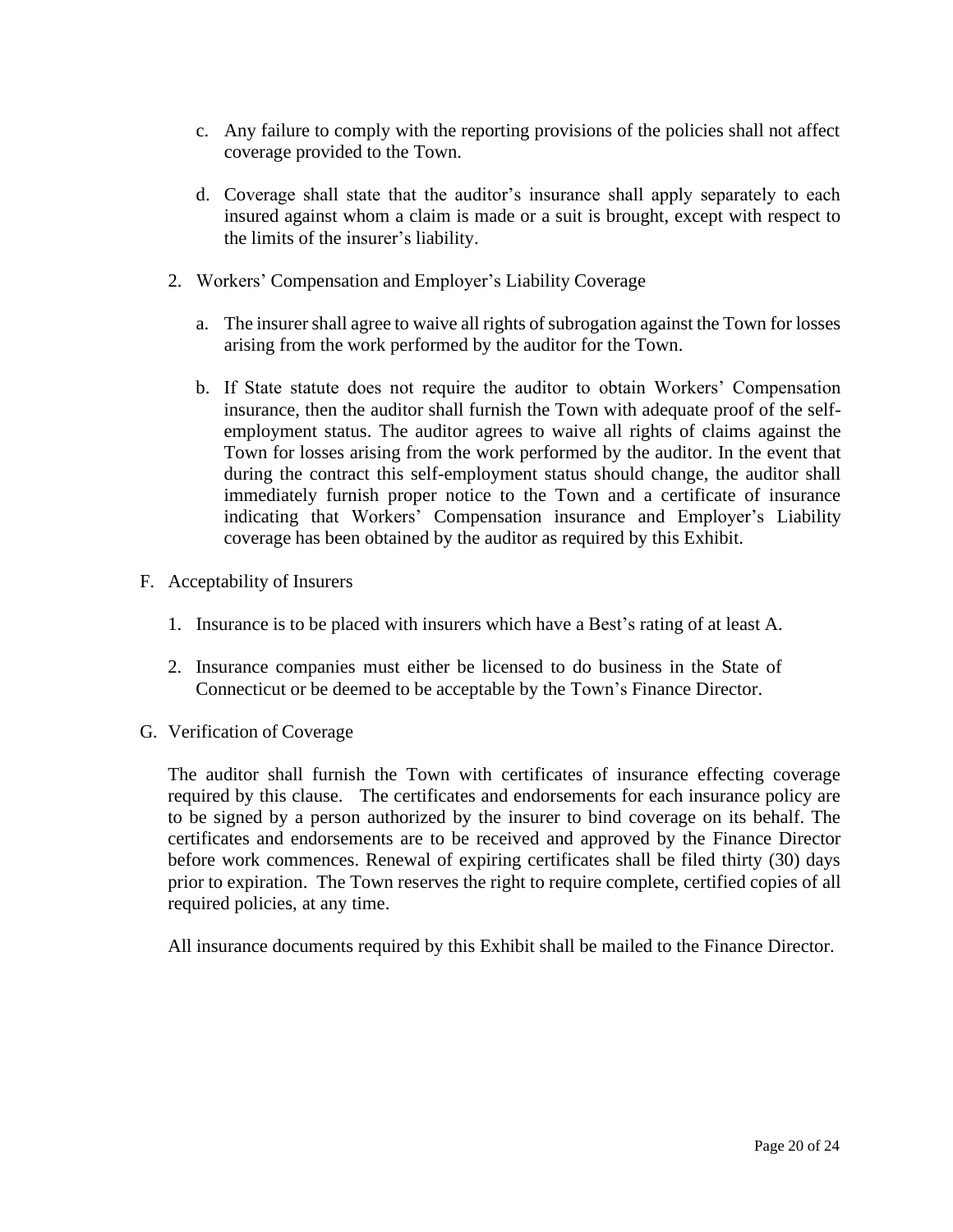# **APPENDIX C**

# **FIXED FEES**

| To be submitted on your firm's letterhead in a <b>separate envelope</b> .                            |                                                                               |                                                                                         |        |
|------------------------------------------------------------------------------------------------------|-------------------------------------------------------------------------------|-----------------------------------------------------------------------------------------|--------|
| Firm's Name:                                                                                         |                                                                               | Location of office staffing the audit:                                                  |        |
| Number of municipal professional audit<br>Staff at this location:                                    |                                                                               | Number of municipal audit staff to be assigned                                          |        |
| <b>FIXED FEES</b>                                                                                    |                                                                               |                                                                                         |        |
| Preparation of Financial Statements (1)<br>Voluntown/Sterling Transfer Station - Financial Statement |                                                                               | Town of VOLUNTOWN and Board of Education - Federal and State Single Audit,              |        |
|                                                                                                      | Year 1                                                                        | Year <sub>2</sub>                                                                       | Year 3 |
| <b>COMBINED TOTAL</b>                                                                                |                                                                               |                                                                                         |        |
| <b>V/S Transfer Station</b>                                                                          |                                                                               |                                                                                         |        |
| statements.                                                                                          |                                                                               | (1) Includes management letter and report on the combined and individual fund financial |        |
| Total hours included in Total Fees:                                                                  |                                                                               |                                                                                         |        |
| Partner<br>Manager<br><b>Staff</b>                                                                   |                                                                               |                                                                                         |        |
| Rate for hours outside the specified scope, \$ per hour:                                             |                                                                               |                                                                                         |        |
| Partner<br>Manager<br>Staff                                                                          | $\frac{1}{2}$<br>$\overline{\mathbb{S}}$<br><b>Contract Contract Contract</b> |                                                                                         |        |
| Submitted by: 1988                                                                                   |                                                                               |                                                                                         |        |
|                                                                                                      |                                                                               |                                                                                         |        |
|                                                                                                      |                                                                               |                                                                                         |        |
| E-Mail:                                                                                              |                                                                               |                                                                                         |        |